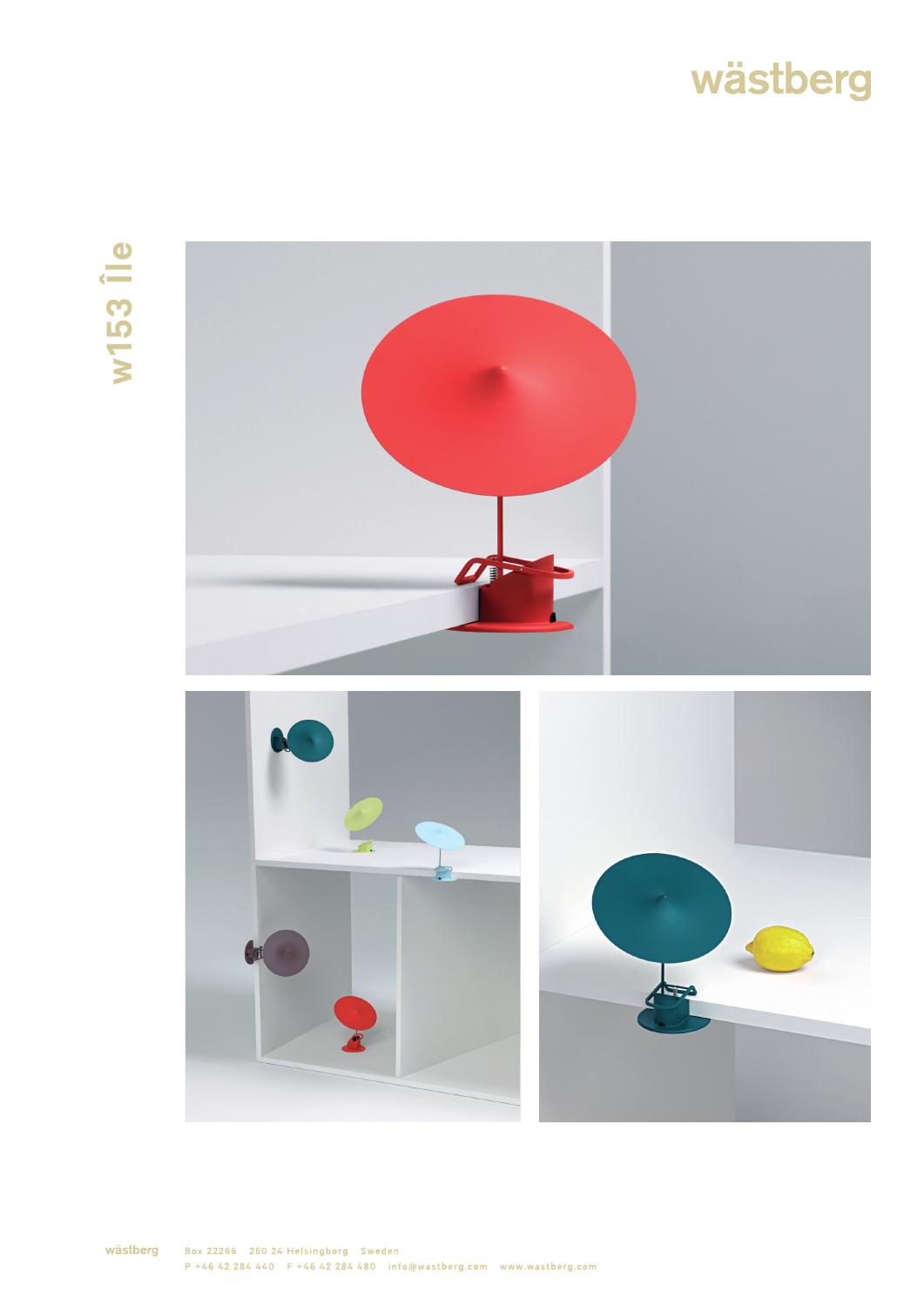## **SPEZIFIKATIONS**

| TECHNICAL INFORMATION:                 | Light source: 6 W LED<br>Light source included<br>Colour temperature: 2700K<br>CRI: > 90<br>Lumen: 530<br>Lumen/ W: 88<br>LED lifetime: 50,000 h |                               |                                                                                                                                                      |            |        |
|----------------------------------------|--------------------------------------------------------------------------------------------------------------------------------------------------|-------------------------------|------------------------------------------------------------------------------------------------------------------------------------------------------|------------|--------|
| MATERIAL:                              | W153 Île is made of aluminium.                                                                                                                   |                               |                                                                                                                                                      |            |        |
| WARM WHITE LED:                        |                                                                                                                                                  |                               | The light technology is based on a highly energy-efficient, high quality,<br>LED solution which gives a warm white light that reflects in the shade. |            |        |
| <b>MAGNETIC JOINT</b><br>CONSTRUCTION: |                                                                                                                                                  | of the shade.                 | A magnetic joint construction enables very smooth and distinct adjustment                                                                            |            |        |
| WALL-MOUNTED:                          |                                                                                                                                                  | The lamp can be wall-mounted. |                                                                                                                                                      |            |        |
| CLAMPED:                               |                                                                                                                                                  |                               | The lamp can be clamped in any angle.                                                                                                                |            |        |
| FREE-STANDING:                         |                                                                                                                                                  |                               | The lamp has a flat base, allowing it to stand on a flat surface.                                                                                    |            |        |
| PACKAGING:                             | w153 Île                                                                                                                                         |                               |                                                                                                                                                      |            |        |
|                                        | Weight: 0,8 kg<br>Length: 21 cm<br>Width: 21 cm<br>Height: 11 cm                                                                                 |                               |                                                                                                                                                      |            |        |
| COLOURS:                               |                                                                                                                                                  |                               |                                                                                                                                                      |            |        |
|                                        | poppy red                                                                                                                                        | sky blue                      | light yellow                                                                                                                                         | grey brown | petrol |